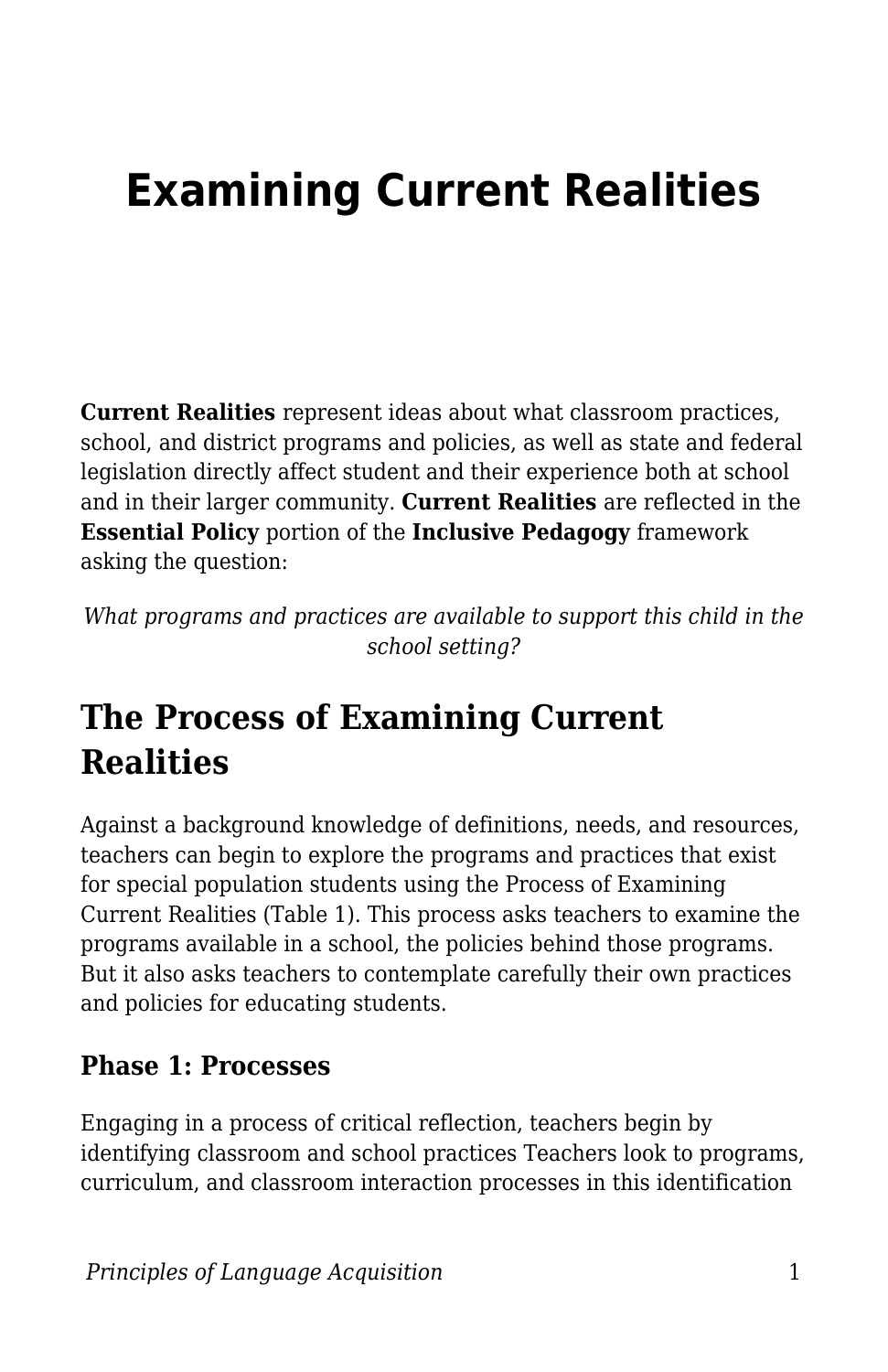phase.

#### **Phase 1 Questions to Ask**

- What are the programs, curriculum, and classroom interaction processes that exist in general?
- What are the programs, curriculum, and classroom interaction processes that exist in my student's reality?

#### **Phase 2: Origins**

Then teachers look historically, both at the story of the development of school programs and at their own individual history of development as a teacher. They trace how things got to be the way they are.

#### **Phase 2 Questions to Ask**

- How did these programs and practices come to be?
- What are the reasons for existence of these programs and practices?
- What are the historical developments of these programs and practices?

### **Phase 3: Supports**

Next teachers reflect on the skills and messages that get communicated to students. They question how the programs and practices support the academic, intellectual, social, and identity development of their students.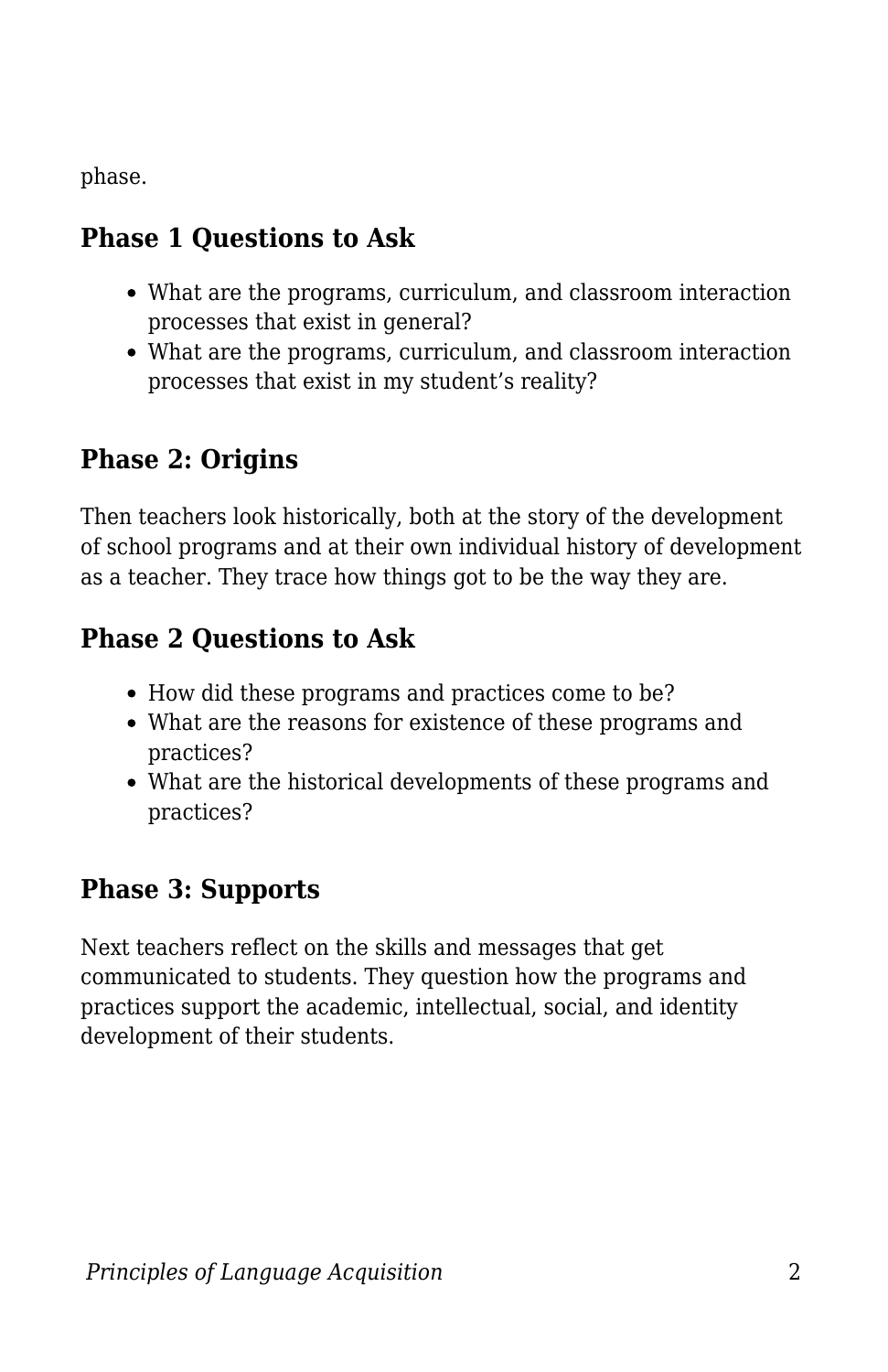#### **Phase 3 Questions to Ask**

- What skills are encouraged and shared with students through these programs and practices?
- What direct and indirect messages are communicated to students through these programs and practices?
- How do these programs and practices support my students' academic, intellectual, linguistic, social, and identity development?

#### **Phase 4: Efficacy**

Following this, teachers evaluate the efficacy of these practices asking who benefits from the structure and organization of schools, programs, policies, and classroom practices. Such questioning results in an evaluation of whether what is happening in a school is what is best for students.

#### **Phase 4 Questions to Ask**

- What is the efficacy of these programs and practices?
- Who benefits from the structure and organization of these programs and practices?
- Are these programs and practices the best way to support my students?

#### **Phase 5: Action**

In light of this judgment, teachers must then determine what action they should take and how they will act. The theme of this question is the understanding of current realities.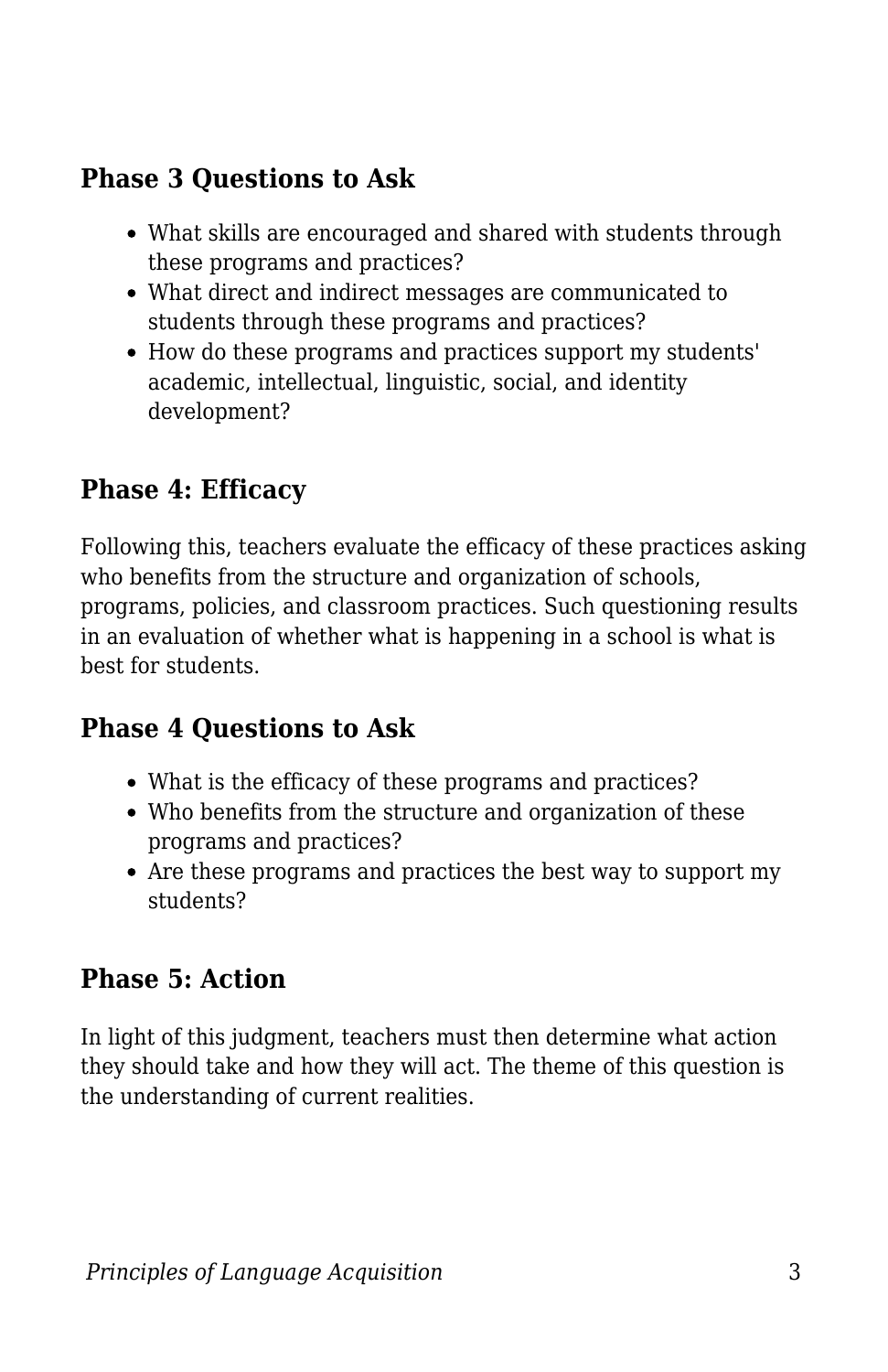#### **Phase 5 Questions to Ask**

- What action will I take as a professional and as a teacher of individual students?
- How can I better support my students in my classroom? How will I change my classroom practices?
- How can I better advocate for my students in my school or district?

#### **Adapted with permission from:**

Teemant, A. & Pinnegar, S. (2007). Understanding Langauge Acquisition Instructional Guide. Brigham Young University-Public School Partnership.



**Principles of** Language **Acquisition** 

**Bohdana Allman** 



Allman, B. (2019). *Principles of Language Acquisition*.